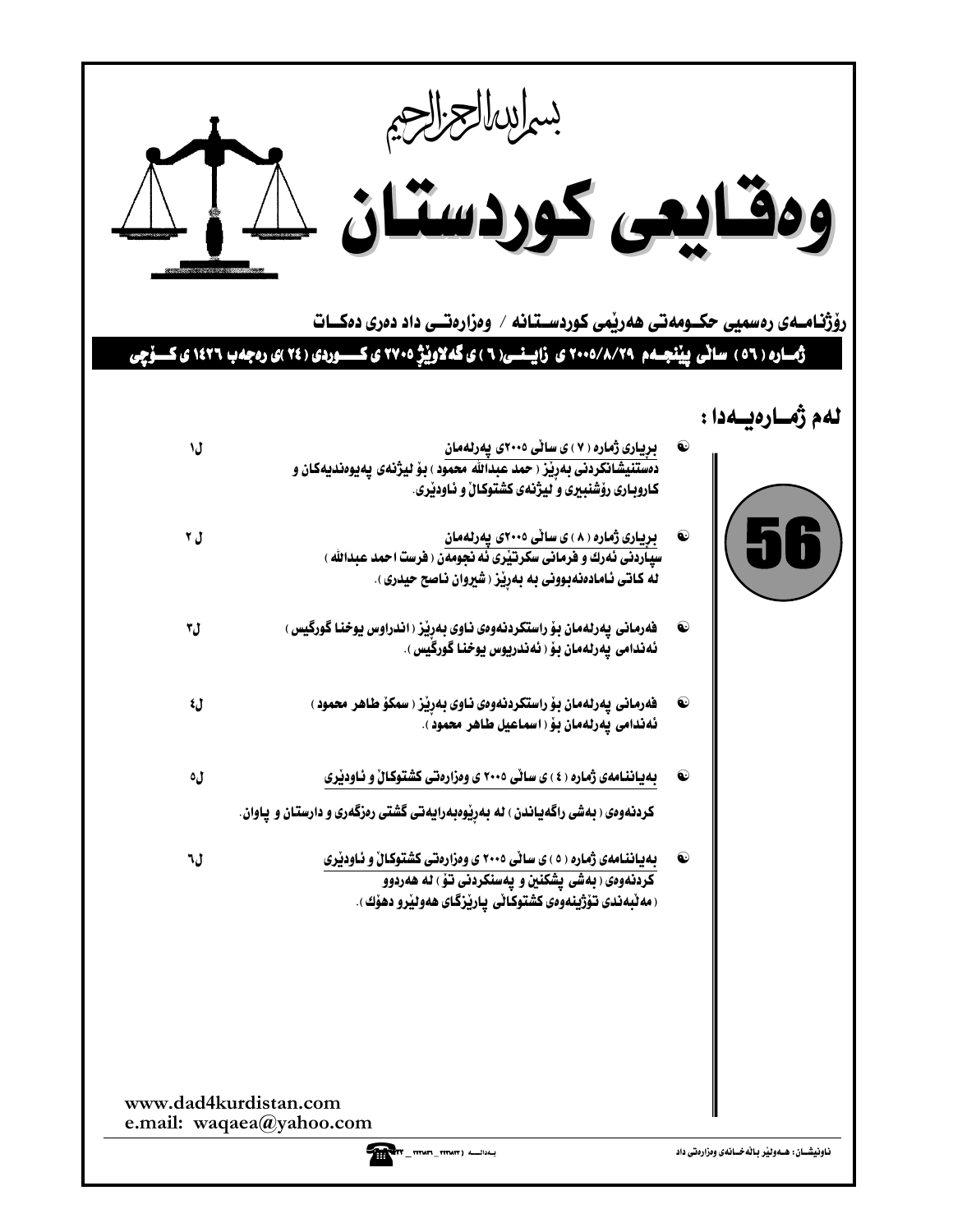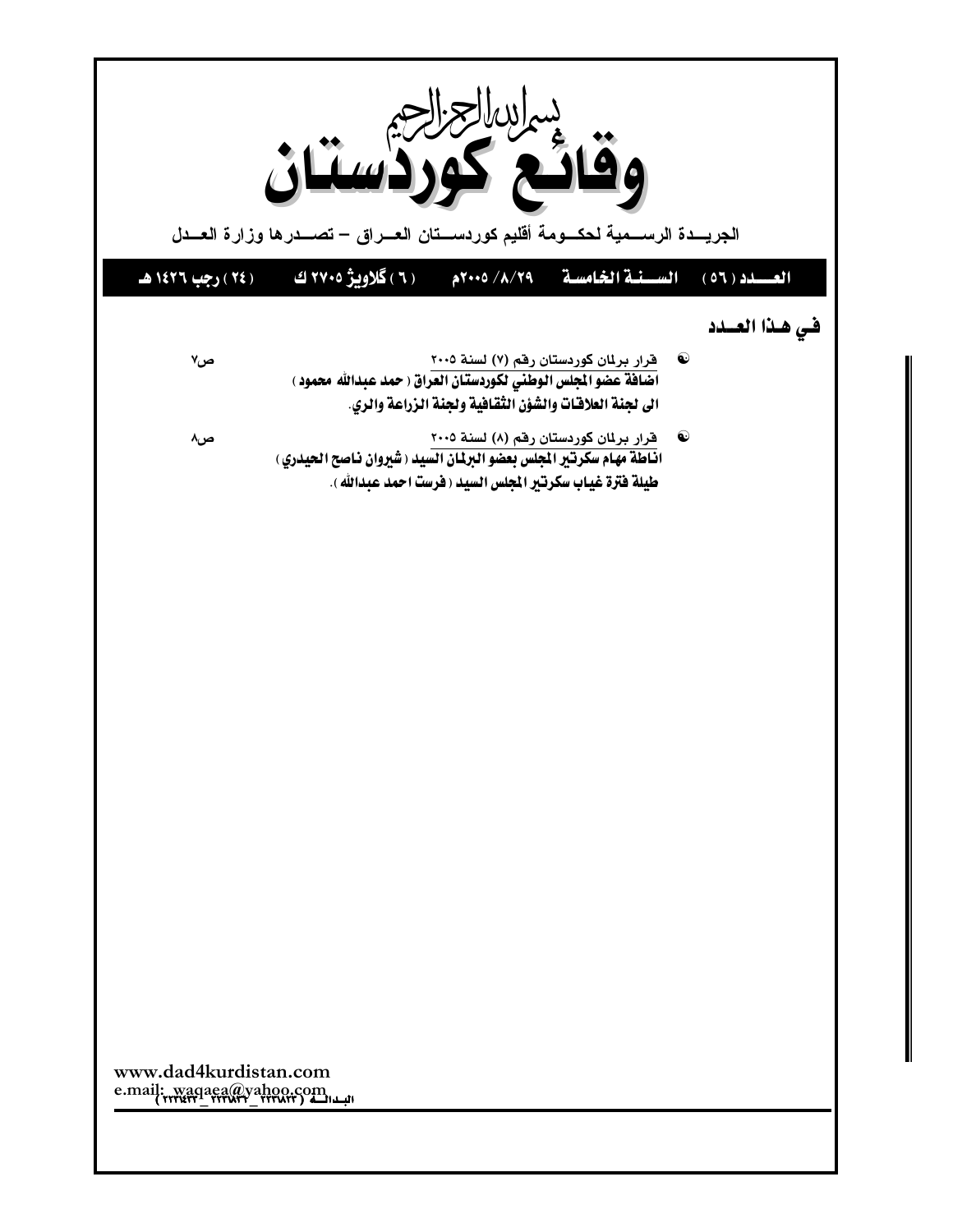## يباسنا

به ناوی خوای به خشندهو میهرهبان بەناوى گەنەوە ئه نجومهنی نیشتمانیی کوردستانی ۔ عیراق ژمارەي بريار: ۷ مێژووی بریار: ۷/۷/۱۹-۲۰۰

بريار

پشت بـه حـوکمی مـاددهی (۳۸) لـه پـهیرِهوی نـاوخوّی ژمـاره (۱)ی هـهموارکراوی سـالّی (۱۹۹۲)ی ئەنجومەنی نیشتمانیی کوردستان ـ عیّراق و، دوابەدوای برِیـاری ژمـارە (٥)ی رۆژی (۲۰۰۵/٦/۱٦)، ئەنجومەن لە دانيشتنى رۆژى (۷/۱۹/ ۲۰۰۵/۷/۱۹)دا ئەم بړيارەي خوارەوەيدا: **يەكەم**: ئەندامى ئەنجومەنى نيشتمانيى كوردسىتان ـ عێراق بـەرێز (حمد عبدالله محمـود) بـۆ لیژنهی پهیوهندییهکان و کاروباری رۆشنبیری و لیژنهی کشتوکال و ئاودێری زیاد دهکریّ. **دووهم**: ئهم بریاره له رۆژی (۲۰۰۵/۷/۱۹)ـهوه ئیقرار کراوهو کاری پیّ دهکریّت و، له رۆژنامهی (پهرلهمان) و (وهقايعي كوردستان)يشدا بلاودهكريتهوه.

عهدنان رەشاد مفتى سەرۆكى ئە نجومەنى نيشتمانيى کوردستانی ــ عیراق



 $(01)$ 0)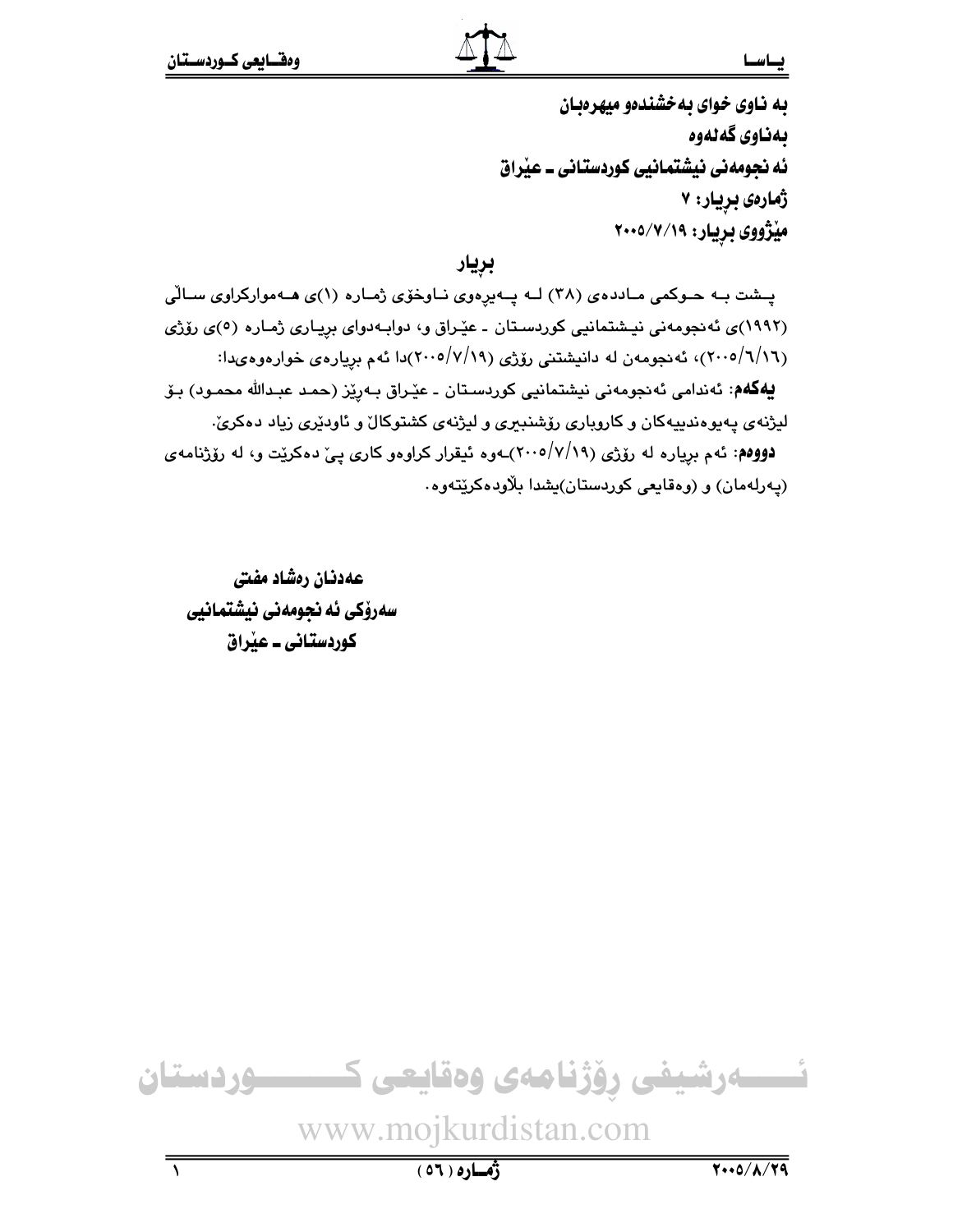### يطسط

به ناوی خوای به خشندهو میهرهبان ىمناوى گەنەوە ئه نجومهني نيشتمانيي كوردستان ۔ عيْراق ژمارەى بريار: ۸ میژووی بریار: ۲۰۰۵/۷/۲٦

بريار

یشت به حوکمهکانی ماددهی (۱) له یاسای ژماره (۱)ی سالّی (۱۹۹۲) و، ماددهی (۲۳) له پەيرەوي ناوخۆي ژمارە (١)ي ھەمواركراوي سالْي (١٩٩٢)ي ئەنجومەنى نيشتمانيي كوردستان -عێــراق، ئەنجومـــەن لـــه دانيــشتنى ژمـــاره (١١)ى رێِكـــەوتى (٢٦/٧/٢٦) ى ئـــەم بريـــارەي خوارەوەىدا:

يەكەم:

ئــەرك و فرمــانى ســكرتێرى ئەنجومــەن بــەرێز (فرســت احمـد عبــدالله) بەدرێــژاپى مــاوەي ئامادەنـﻪبوونى لـﻪ ئەنجومەنـدا، دەسـﭙێردرێت بـﻪ ئەنـدامى ئەنجومـﻪن بـﻪرێز (شـﯩﺮوان ناصـح حيدرى).

دووهم:

ئـهم بريـاره لـه رۆژى دەرچـوونيەوه كـارى پــى دەكـرى ولـه (وەقـايعى كوردسـتان)دا ىلاودەكرىتەو ھ.

عهدنان رەشاد مفتى سەرۆكى ئە نجومەنى نيشتمانيى کوردستانی ــ عیراق

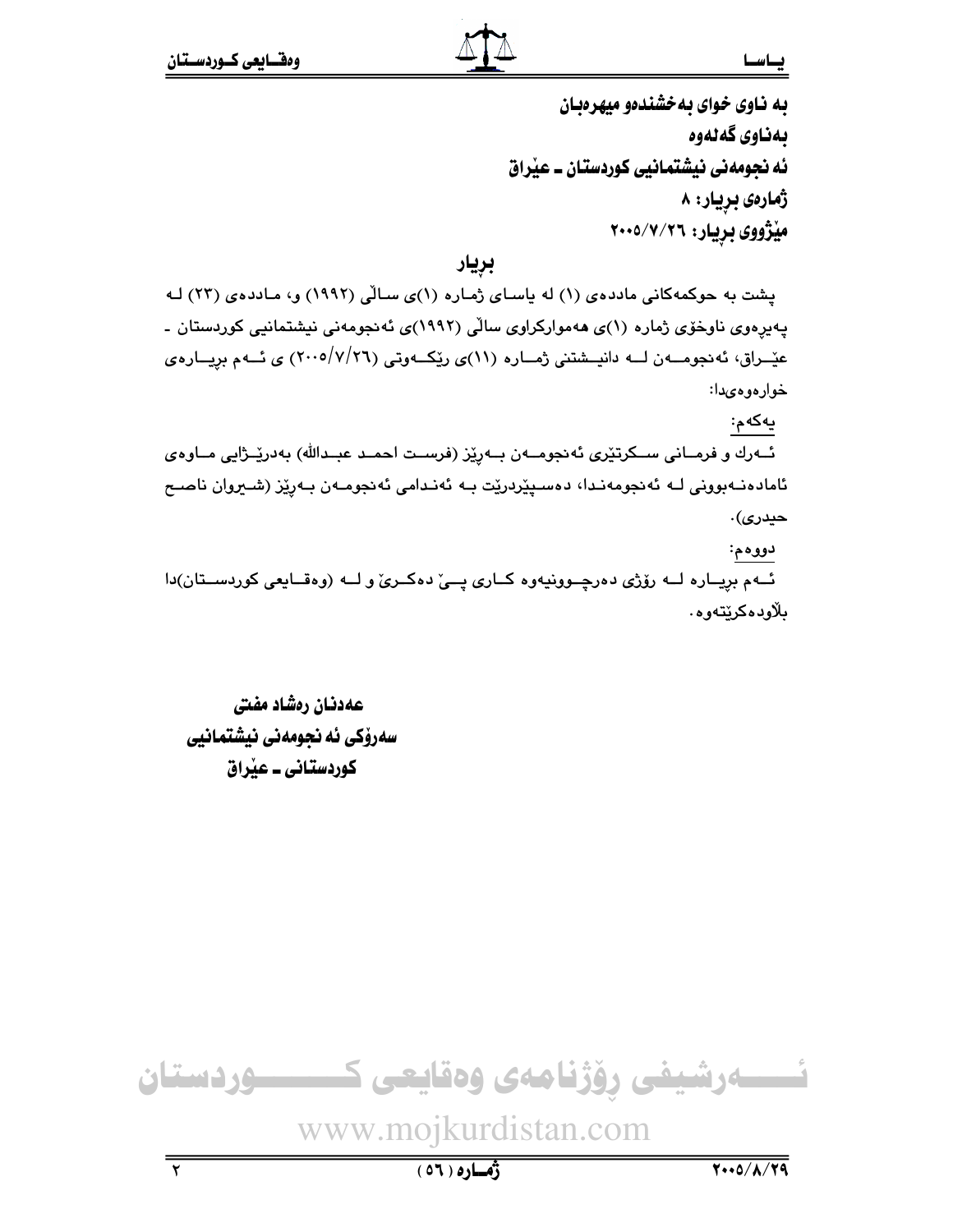#### يساسسا

ئه نجومهني نيشتمانيي كوردستان ــ عيّراق کوردستان ــ هەوئێر كاروباري ئه نجومهن ژُمارهِ : ٧٧٥  $Y \cdot 0/Y/\lambda$  :  $\hat{J}y$ 

فهرمان

لەســەر داواي ئەنــدامى پـەرلــەمان بــەرێز (انــدريوس پوخنــا گــورگيس) بــۆ راســتكردنەوەي .<br>ناوهکهی، که وهك پالْيّوراو له (لیستی نیشتمانی دیموکراتی کوردسـتان)دا بـه ناوهکـهی تۆمـار كراوه به (اندراوس پوخنا گورگيس) بۆ ئەوەي لەگەلٌ تۆمارەكانى بـارى شارسـتانيى كەسـايەتى خۆی به ژماره (٢٨٢٩١٥) تۆماری (٨٢)، لاپهره (٦١) كه له بهريوهبهرايهتي شارستاني هـهوليّر دەرچووە وەك يەك بێت بۆيە لەمەودوا ناوەكەي وەك ئەنىدامى يەرلـەمان دەبێت بـە (انـدريوس پوخنا گورگېس).

لەگەلٚ رێزماندا

عهدنان رهشاد مفتى سەرۆكى ئە نجومەنى نيشتمانيى کوردستان ــ عیراق

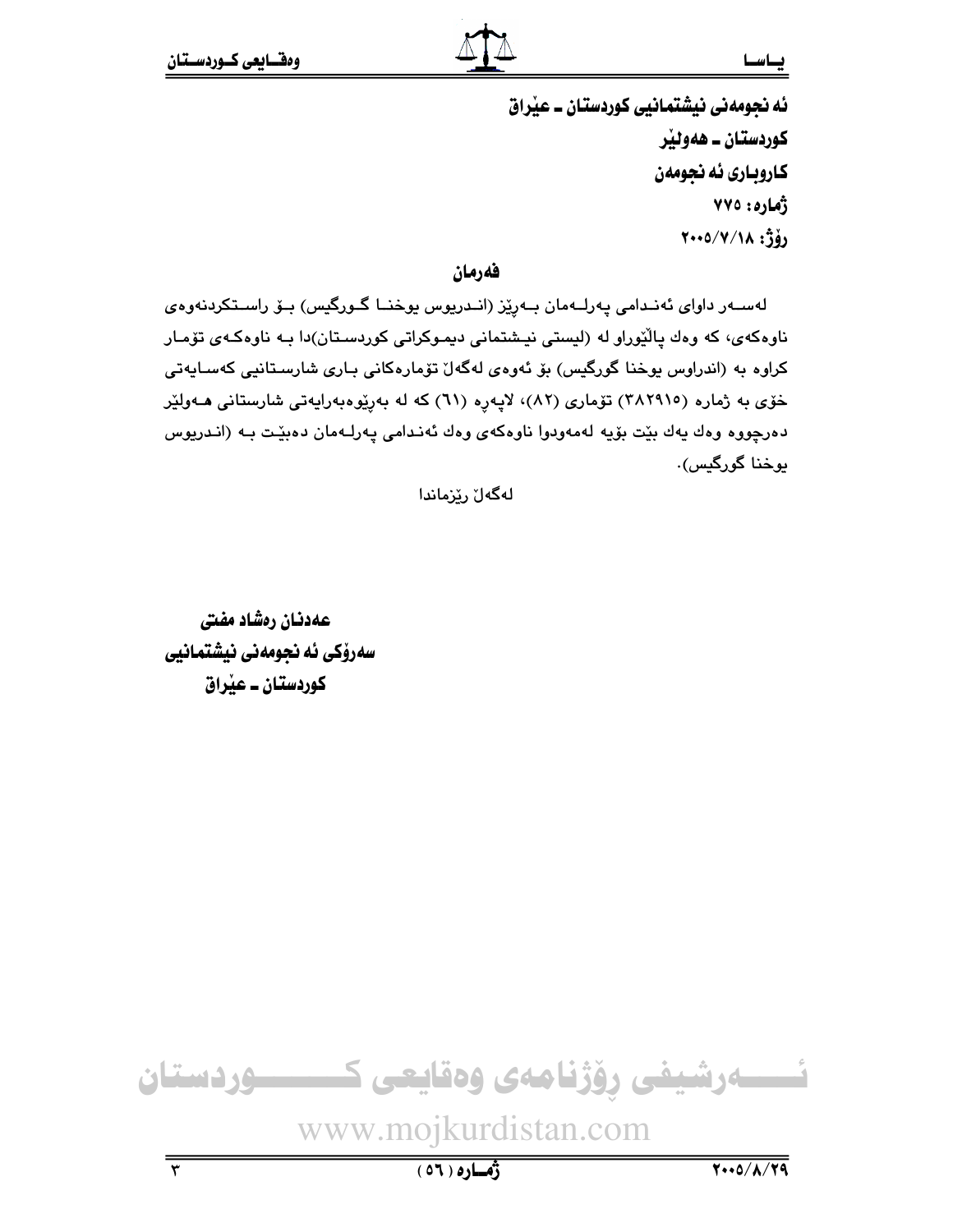ئه نجومهني نيشتمانيي كوردستان ــ عيّراق کوردستان ــ ههوئير كاروباري ئه نجومهن ژُماره: ٧٧٦  $Y \cdot 0/Y/\lambda$ ;  $j \delta$ 

فهرمان

لەسەر داواي ئەندامى پەرلەمان بەرپرز (اسماعيل طاھر محمود) بۆ راستكردنەوەي ناوەكەي، که وهك پالْيُوراو له (ليستى نيشتمانى ديموکراتى کوردستان)دا بـه نازاناوهکـه تۆمـار کـراوه بـه (سمکۆ طاھر محمود) بۆ ئەوەي لەگەل تۆمارەکانى بارى شارستانيى كەساپەتى خۆي بـە ژمـارە (٦٩٧٢٥) تۆمارى (٨٥٣)، لايەرە (٣٩) كه له بەرپوەبەرايەتى شارستانى ھەولپر دەرچووە وەك يهك بێت بۆيه لەمەودوا ناوەكەي وەك ئەندامى يەرلەمان دەبێت بە (اسماعيل طاھر محمود). لەگەل رىزماندا

عهدنان رهشاد مفتى سەرۆكى ئە نجومەنى نيشتمانيى کوردستان ــ عبراق



 $(01)$ 0)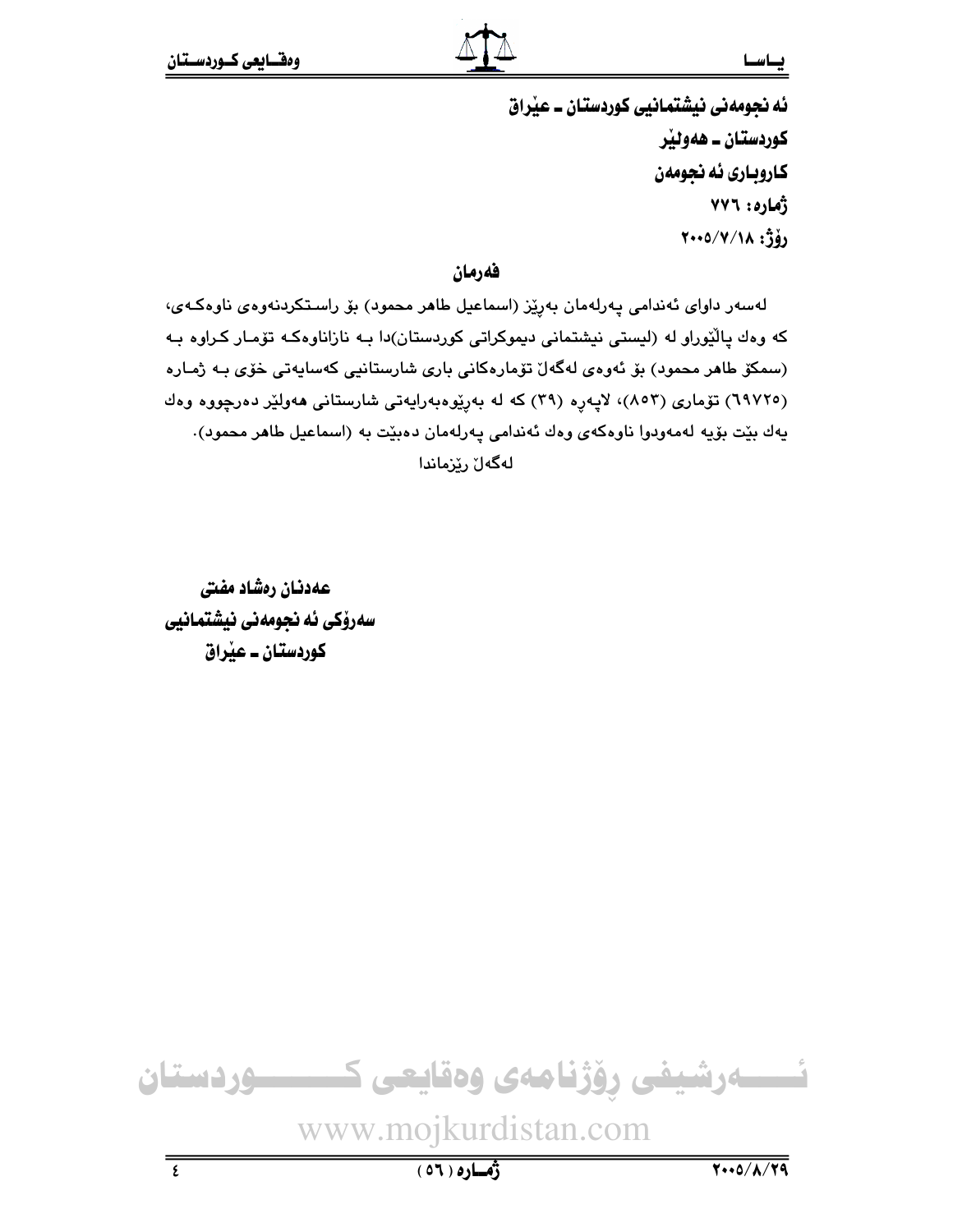وهزارهتي كشتوكالٌ و ئـاودێري بەرێوەبەرايەتى گشتى ديوان بهریوهبهرایهتی کارگیری و خویهتی مڏژوو/ ۲۰۰۵/۷/۳

# ىمپان ژمارە (٤)

لەپێناو بەرژەوەندى گشتى و بەرێوەبردنى ئيش و كارەكانى بەرێوەبەرايەتى گشتى رەزگەرى و دارستان و پاوان پالیشت به برگه/ ۲ له مادده/ ۲ له یاسای ژماره/ ۱۰ی سالّی / ۲۰۰۰ (یاسای پهکهم ههموارکردنی پاسای وهزارهتمان ژماره/ ۱۰ی سالّی / ۱۹۹۲). بريارماندا به/ ۱) کردنهوهی (بهشی راگهیاندن) له بهریوهبهرایهتی گشتی رهزگهری و دارستان و یاوان. ٢) ئەو (بەيان)ە لە رۆژى دەرچوونى جێبەجىٚ دەكرێت.

حيدر شيخ على وهزیری کشتوکالْ و ناودیری بهوهکالهت

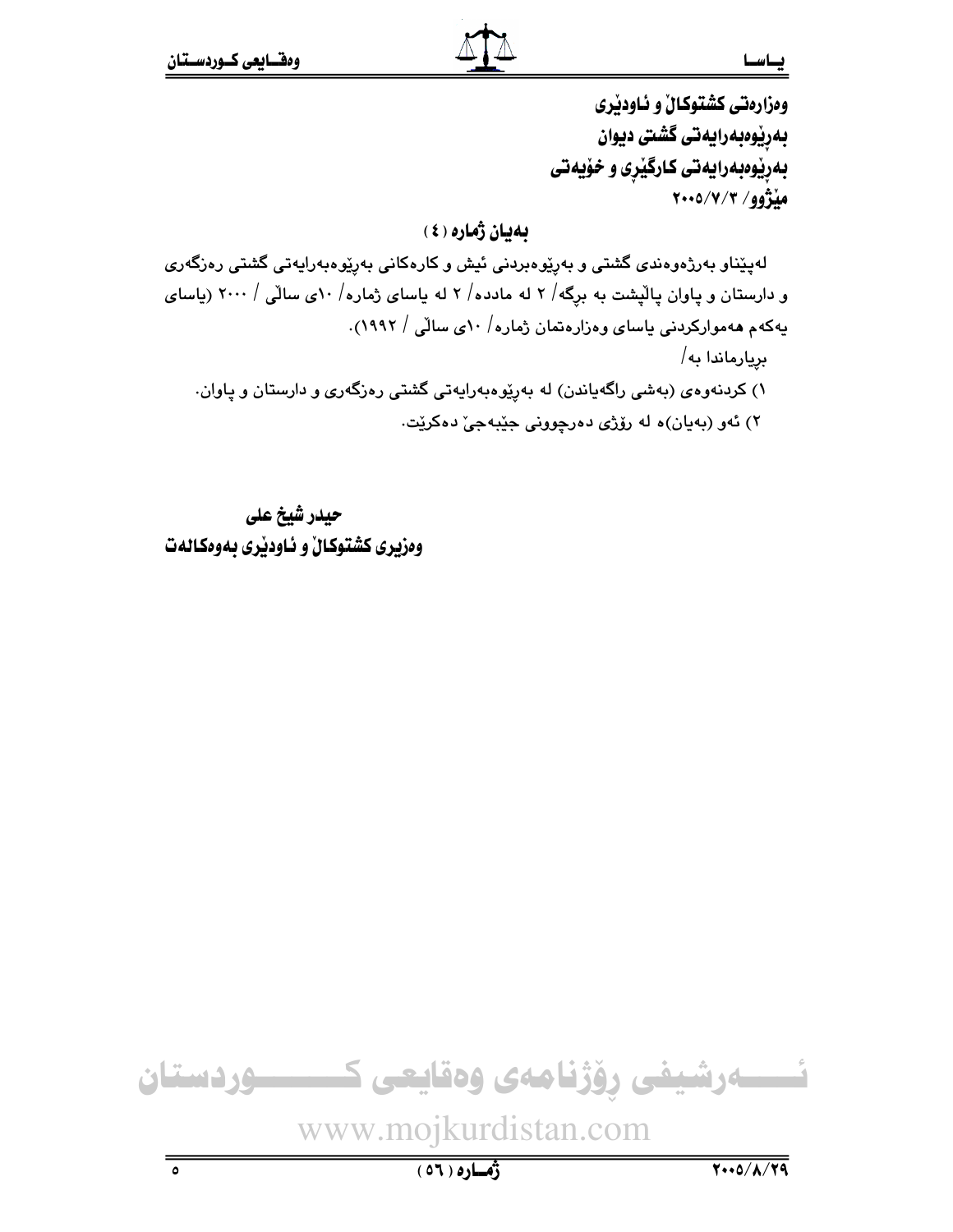وهزارهتي كشتوكالٌ و ئـاودێري بەرپوەبەرايەتى گشتى ديوان بهریوهبهرایهتی کارگیری و خویهتی مِنْزُوو/ ٢١/٧/٢١

بهيان ژماره ( ٥ )

لهپێناو بهرژهوهندی گشتی و بهرِێوهبردنی ئیش و کار. یالیشت بـه برگـه / ۲ لـه مـاده /۲ لـه یاسـای ژمـاره/۵۰ یسـالّی ۲۰۰۰ (یاسـای یهکـهم ههموارکردنی یاسای وهزارهتمان ژماره / ۱۰/ی سالی / ۱۹۹۲) بریارماندا به/ ۱–کردنــهوهى (بهشــی پــشکنین و پـهســنکردنی تــۆ) لــه هــهردوو (مهڵبهنــدی تۆژینــهوهى کشتوکالی پارێزگای مەولێرو دمۆك)ی سەر بە (بەرێوەبەراپەتی گشتی تۆژپنەوەو رێنمايی كشتوكاڵى). ٢–ئەو بەيانە لە رۆژى دەرچوونى جێبەجىٚ دەكرێت.

ازاد عزالدين ملاافندى وهزیری کشتوکالْ و ناودیری

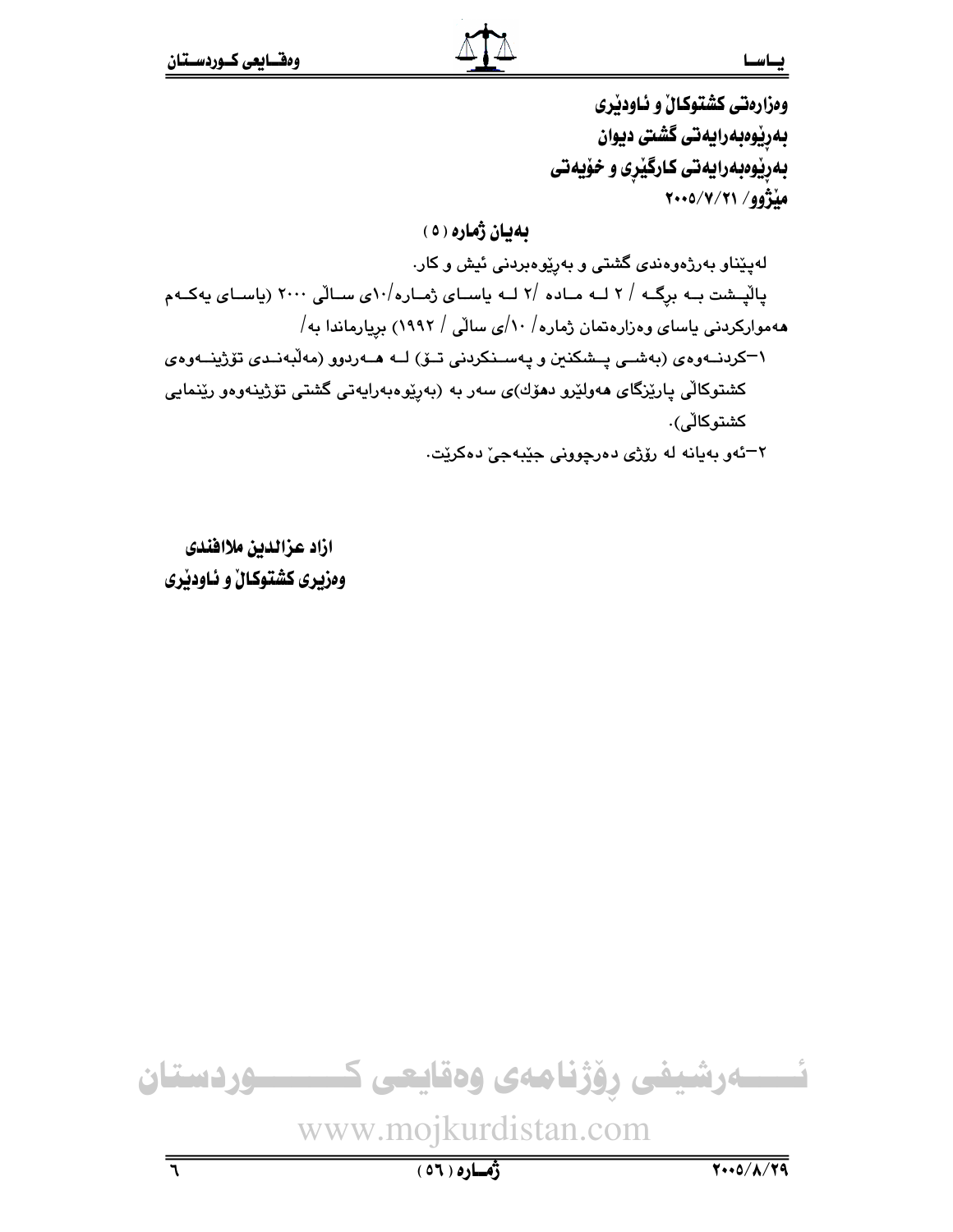بسم الله الرحمن الرحيم باسم الشعب المجلس الوطني لكوردستان - العراق رفق القرار: ٧ تاريخ القرار: ٧/٧/١٩-٢٠٠

قرار

استناداً لحكم المادة (٣٨) من النظام الـداخلي للمجلس الـوطني لكوردسـتان - العـراق رقـم (١) لسنة ١٩٩٢ المعدل، وإلحاقـاً بـالقرار المـرقم (٥) في ٢٠٠٥/٦/١٦، قـرر المجلـس بجلـسته المنعقـدة بتاريخ ٢٠٠٥/٧/١٩ مايلي: اولاً: يضاف عضو المجلس الوطني لكوردستان العراق (حمد عبدالله محمـود) الى لجنــة العلاقــات والشؤون الثقافية ولجنة الزراعة والرى.

ثانياً: يعتبر هذا القرار نافذاً من تـاريخ أقـراره في ٢٠٠٥/٧/١٩ وينـشر القـرار في جريـدة (يرلمـان) ووقائم کوردستان.

عدنان رشاد المفتى رئيس المجلس الوطني لكوردستان ـ العراق